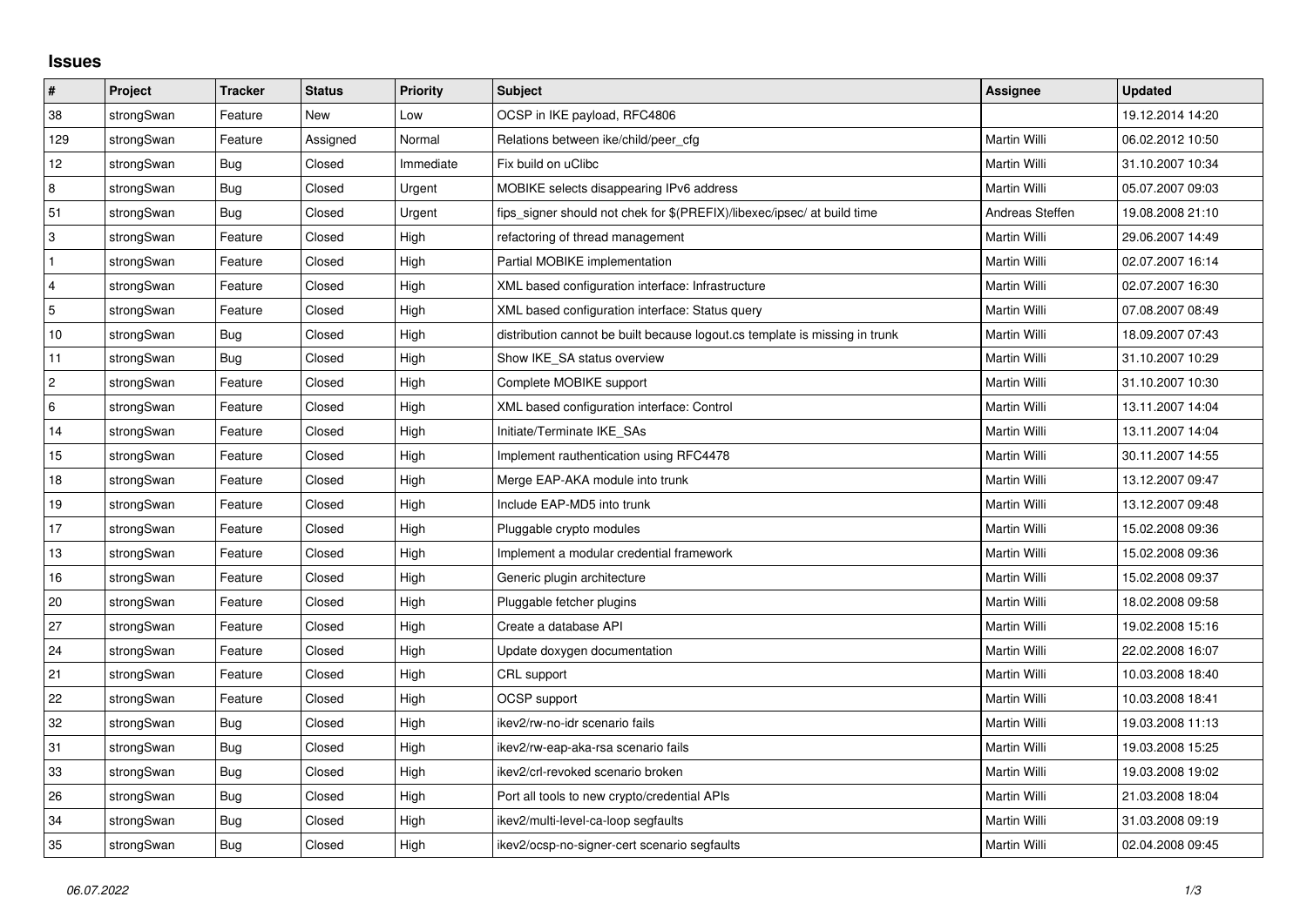| ∦              | Project    | <b>Tracker</b> | <b>Status</b> | <b>Priority</b> | <b>Subject</b>                                                         | <b>Assignee</b>       | <b>Updated</b>   |
|----------------|------------|----------------|---------------|-----------------|------------------------------------------------------------------------|-----------------------|------------------|
| 30             | strongSwan | Feature        | Closed        | High            | Certificate caching                                                    | Martin Willi          | 02.04.2008 14:50 |
| $\overline{7}$ | strongSwan | Feature        | Closed        | High            | Relational database configurations/credentials                         | Martin Willi          | 02.04.2008 16:30 |
| 36             | strongSwan | Bug            | Closed        | High            | strongswan-4.2.0 does not compile with uclibc                          | Martin Willi          | 04.04.2008 13:51 |
| 45             | strongSwan | Bug            | Closed        | High            | Failure to open SQLite database crashes charon                         | Martin Willi          | 07.04.2008 09:16 |
| 43             | strongSwan | Bug            | Closed        | High            | missing certificate_identity in SQL database causes segfault           | Martin Willi          | 07.04.2008 10:08 |
| 41             | strongSwan | Feature        | Closed        | High            | CFG attribute provider framework                                       | Martin Willi          | 16.04.2008 11:24 |
| 47             | strongSwan | Feature        | Closed        | High            | <b>RNG API</b>                                                         | Martin Willi          | 16.04.2008 11:27 |
| 48             | strongSwan | Feature        | Closed        | High            | Parallel trustchain verification                                       | Martin Willi          | 16.04.2008 11:33 |
| 37             | strongSwan | Feature        | Closed        | High            | Hash and URL support for IKEv2                                         | <b>Tobias Brunner</b> | 18.04.2008 13:38 |
| 50             | strongSwan | <b>Bug</b>     | Closed        | High            | plutostderrlog option missing                                          | Martin Willi          | 11.05.2008 10:10 |
| 25             | strongSwan | Feature        | Closed        | High            | alternative crypto implementation                                      | Martin Willi          | 31.05.2008 09:49 |
| 46             | strongSwan | Feature        | Closed        | High            | DNS resolving for hosts in ike_cfg                                     | Martin Willi          | 09.06.2008 09:34 |
| 52             | strongSwan | Bug            | Closed        | High            | Migrate ESP sequence number in update_sa                               | <b>Tobias Brunner</b> | 25.06.2008 08:40 |
| 59             | strongSwan | Feature        | Closed        | High            | Add additinal signal dependent parameter to bus                        | Martin Willi          | 29.07.2008 11:04 |
| 40             | strongSwan | Feature        | Closed        | High            | NetworkManager support                                                 | Martin Willi          | 22.08.2008 12:54 |
| 54             | strongSwan | Feature        | Closed        | High            | <b>EAP-Identity Server functionality</b>                               | Martin Willi          | 22.08.2008 12:55 |
| 60             | strongSwan | Feature        | Closed        | High            | Implement draft-sheffer-ikev2-gtc-00 with PAM password verification    | Martin Willi          | 22.08.2008 12:59 |
| 65             | strongSwan | Bug            | Closed        | High            | Many UML tests fail                                                    | Andreas Steffen       | 07.10.2008 07:09 |
| 64             | strongSwan | <b>Bug</b>     | Closed        | High            | MOBIKE with changed NAT mappings                                       | Martin Willi          | 08.10.2008 14:21 |
| 56             | strongSwan | <b>Bug</b>     | Closed        | High            | New interface for EAP-SIM backend                                      | Martin Willi          | 24.10.2008 10:23 |
| 70             | strongSwan | Bug            | Closed        | High            | IP <sub>v6</sub>                                                       | Andreas Steffen       | 21.02.2009 11:09 |
| 42             | strongSwan | Feature        | Closed        | High            | CFG attribute handler framework                                        | Martin Willi          | 28.04.2009 10:23 |
| 49             | strongSwan | Bug            | Closed        | High            | starter log directly to terminal                                       | Martin Willi          | 30.04.2009 10:18 |
| 71             | strongSwan | <b>Bug</b>     | Closed        | High            | Improved Acquire handling                                              | Martin Willi          | 20.05.2009 11:54 |
| 79             | strongSwan | <b>Bug</b>     | Closed        | High            | Windows 7 sometimes fails to verify RSA signatures done by gcrypt      | <b>Martin Willi</b>   | 30.06.2009 12:22 |
| 55             | strongSwan | Bug            | Closed        | High            | Implement SHA512/384/256 HMAC with proper truncation in kernel         | Martin Willi          | 03.12.2009 11:41 |
| 73             | strongSwan | Issue          | Closed        | High            | StrongSwan IKEv2 CERT Payload missing first 0x30 byte of DER-encoding. | Martin Willi          | 06.05.2013 21:33 |
| 61             | strongSwan | Bug            | Closed        | High            | When recovering from DPD, firewall rules aren't added as necessary     | Andreas Steffen       | 06.05.2013 21:43 |
| 44             | strongSwan | <b>Bug</b>     | Closed        | Normal          | multiple copies of ca certificate in cache                             |                       | 07.04.2008 10:51 |
| 53             | strongSwan | Bug            | Closed        | Normal          | Printf handler for proposal_t                                          | Martin Willi          | 12.06.2008 14:23 |
| 58             | strongSwan | Bug            | Closed        | Normal          | Please fix bashism in /src/ipsec/ipsec.in                              | Martin Willi          | 16.07.2008 09:08 |
| 62             | strongSwan | Bug            | Closed        | Normal          | ikev2 missing rekeying support not recognised                          | Martin Willi          | 14.11.2008 15:17 |
| 66             | strongSwan | <b>Bug</b>     | Closed        | Normal          | patch for alignment buffer on xscale ARM processor                     | Martin Willi          | 14.11.2008 15:35 |